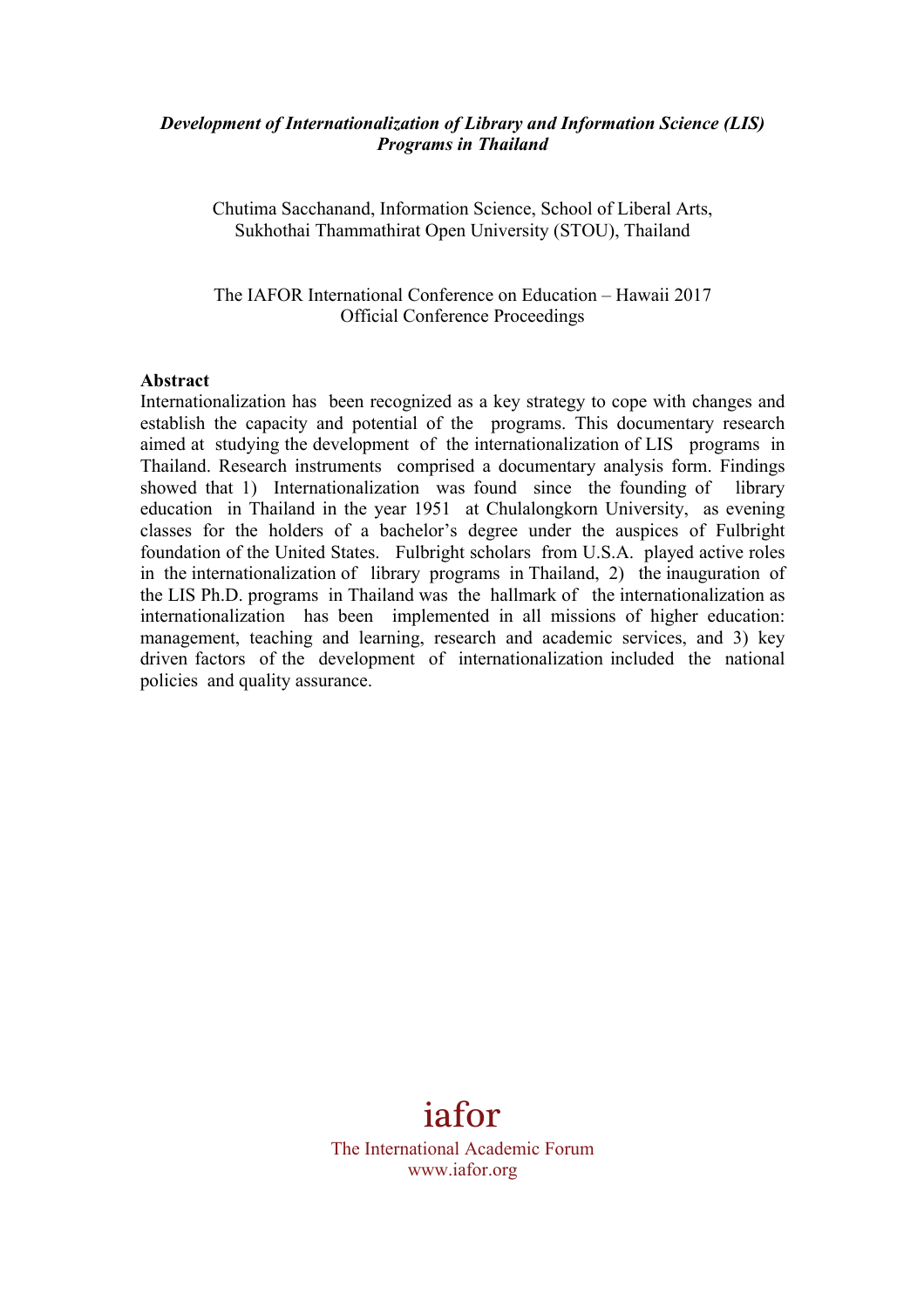#### **Introduction**

Internationalization is a concept in constant development and many different definitions have been proposed during the course of the past three decades or more. The conceptual framework of the word 'internationalization' was varied in the explanation and interpretation in different approaches, perspectives and context. This is supported by Tammaro (2014, p. 315) that alongside the growing importance of internationalization, the concept itself has acquired a vast number of interpretations.

Diverse, often more specific ways, have been used to describe the process, such as, international education. (International Association of Universities, 2015). A new definition of internationalization was proposed by a globally recognized scholar in the internationalization of higher education, De Wit (2015), as "the intentional process of integrating an international, intercultural or global dimension into the purpose, functions and delivery of post-secondary education, in order to enhance the quality of education and research for all students and staff, and to make a meaningful contribution to society." The subject of internationalization has been one of the most discussed issues in academic environment.

Internationalization of higher education has been promoted for several decades. Experts in the higher education believed that this subject is a new paradigm and inevitable approach in the universities and curriculum. (Ghasempoor; Liaghatdar, & Jafari*,* 2011, p.35). Four broad categories of rationales for internationalization: political, economic, social and cultural, and academic were identified by De Wit (2002), with economic rationales become increasingly motivated and more dominant in the present situation. The rationales of internationalization may vary in importance by program, by institution, by country, and by region and change over the time, but are becoming more and more interconnected. According to Knight (2008: 25), emerging rationales are at the national level (e.g., human resource development, strategic alliances, income generation/commercial trade, nation building, social/ cultural development and mutual understanding) and at the institutional level (e.g., international branding and profile, quality enhancement/ international standards, income generation, student and staff development, strategic alliances and knowledge production).

Internationalization has affected library and information science educational settings and programs primarily in Europe and the U.S.A. (Abdullahi, Kajberg & Virku, 2007), Previous studies on the internationalization of LIS education focused on the western world. "Europeisation," "Bologna Declaration" and "Bologna Process" are some achieved European internationalization experiences of library and information science education in Europe. In Thailand , special efforts have been made to internationalization LIS programs to respond to the challenges of an increasing global world. As internationalization is a global trend that LIS programs and institutions are engaged, and an important research issue of interest to LIS educators and researchers worldwide. This study will highlight the research findings of the "Internationalization of LIS programs in Thailand" (Sacchanand, 2016), focusing on the development of the internationalization of LIS education. This will help to look forward the future, to establish and advance the capacity and potential of LIS programs and institutions especially graduate levels.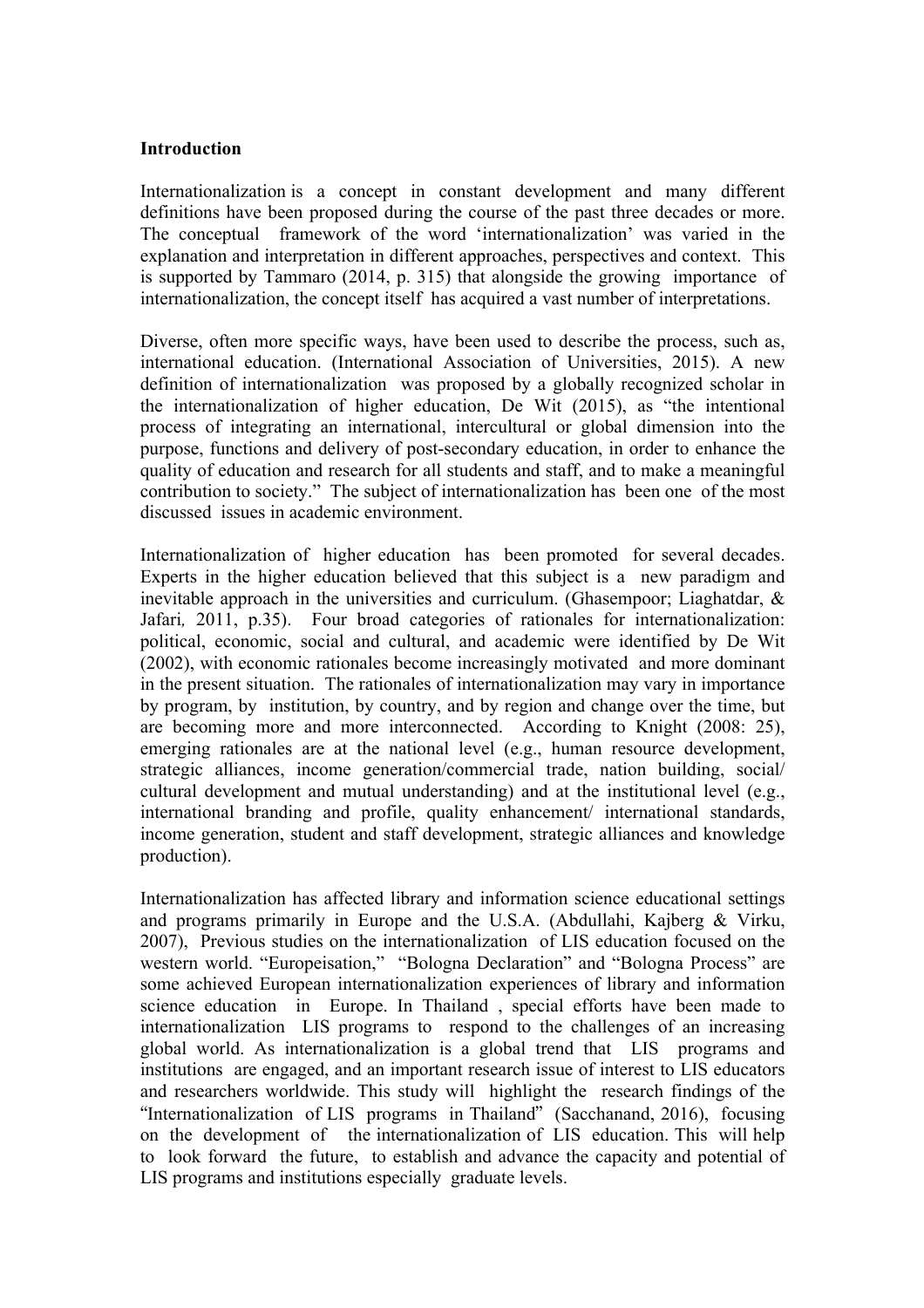### **Research objectives**

This research aimed at studying the development of the internationalization of library and information science education in Thailand.

# **Research Methodology**

This documentary research used a recording form as research instrument.

*Data collection* A comprehensive literature review related to LIS education and internationalization of higher education in Thailand was conducted.

*Data analysis* Qualitative data from documents were analyzed using content analysis and synthesized to create a more complete picture of findings and present descriptively to answer the research objective.

## **Findings and Discussions**

1.Internationalization of LIS education in Thailand was found since the founding of library education in the year 1951, at Chulalongkorn University, the first university in Thailand. The evening classes for the holders of a bachelor's degree under the auspices of Fulbright foundation of the United States was conducted in English. A lot of international activities and contribution were implemented by Dr. Frances Lander Spain, the first Fulbright scholar who was honored to be the founder of modern librarianship in Thailand and by the succession of five outstanding Fulbright scholars, each of whom taught library science course for one year. Since then the first undergraduate program, Bachelor of Arts degree program in library science was inaugurated in 1959, following with the offering of Master of Arts degree program in 1964 at Chulalongkorn University, based on the evaluation report of the diploma and B.A. degree program and guideline proposed by Morris A. Gelfand, UNESCO expert, from the United States.

This is as argued by Gorton (1979) that the period 1950-1976 has seen encouraging developments in the field of Thai academic libraries and librarianship. In 1951 there was no trained librarian in the country. During the 1950s and 1960s, in schemes supported by the Thai and American governments and various international agencies, expansion took place and has led to a present situation of great potential*.* A lot of activities and contribution from LIS scholars and professionals abroad have played active roles in the establishment and development of LIS programs in Thailand. Thus, internationalization of library education in Thailand started at the post-graduate level.

2. The inauguration of the Ph.D. program in Library and Information Science/ Studies in Thailand was the hallmark of the internationalization of LIS education. The first Ph.D. program in Information Studies which started in the year 2003 at Khon Kaen University, was supported by Fulbright Foundation. Professor Robert D. Stuart, Fulbright scholar from United States helped inaugurated and internationalized the PhD. Program. The second Ph.D. program in information science using distance learning was offered in the year 2010 at Sukhothai Thammathirat Open University (STOU).Internationalization of STOU Ph.D. Program was found important and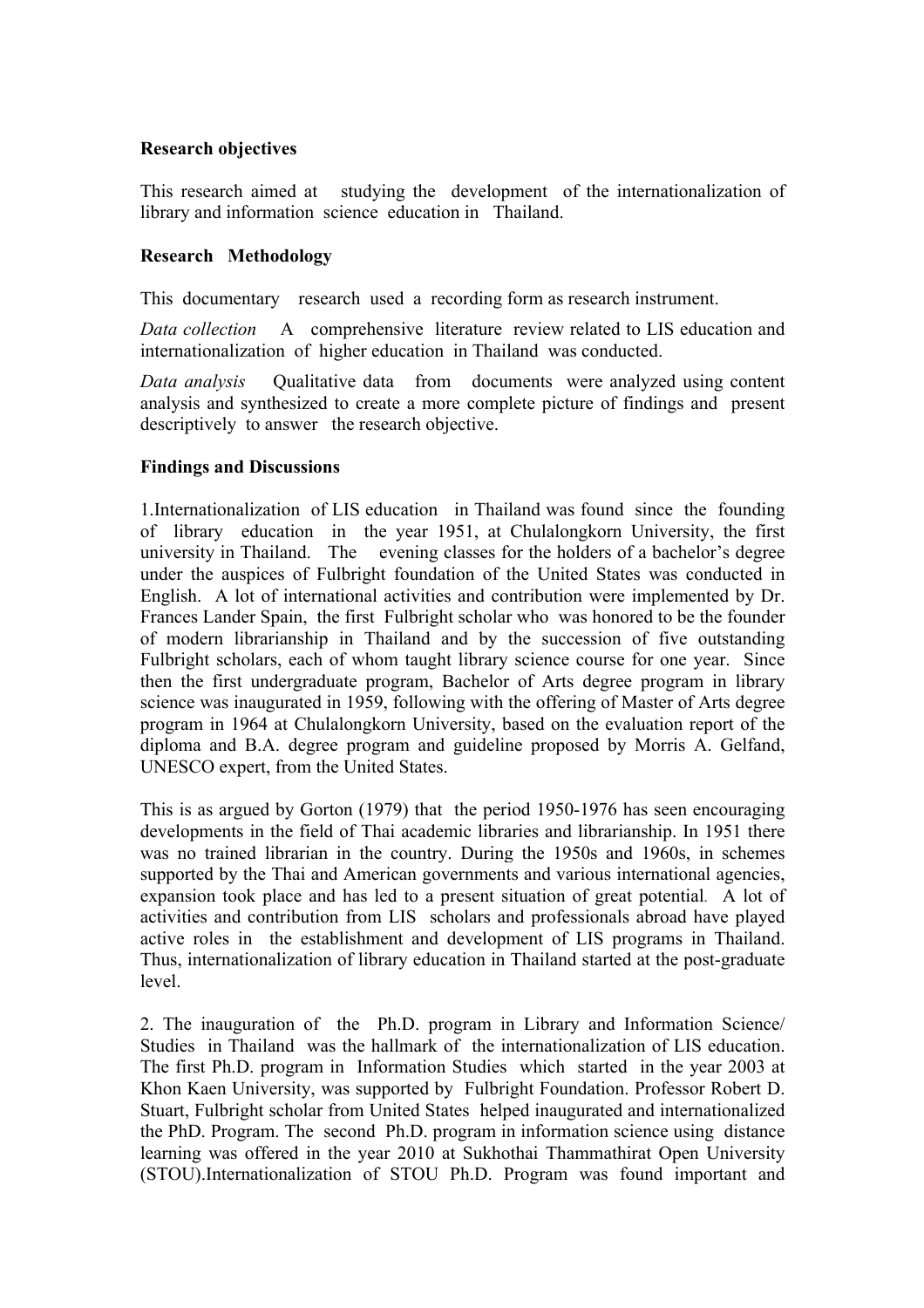necessary and research about the internationalization of the Ph.D. program was conducted and laid the foundation for a successful implementation of STOU Ph.D. program in information science. ( Sacchanand, Gaikwang & Vipawin , 2011).

The internationalization of STOU Ph.D. program emphasized on policies, strategic planning, specific allocated budgets, curriculum, teaching/ learning, research, teaching faculty and student development, learning resources, international cooperation and network, and academic services to the community. Various recommended international strategies were conducted, e.g. international academic network and cooperation with universities, LIS programs and professors abroad for the teaching/learning activities; international seminar/ conference in the area of library and information science, study abroad program, and joint research.

3.Internationalization of LIS Ph.D.programs in Thailand has been implemented in the management, teaching and learning, research and academic services. Khonkaen University and Sukhothai Thammathirat Open University which offer Ph.D. programs as well as Mahasarakarm University (MSU) and Chulalongkorn University (CU) which plan to offer PhD. Program implemented internationalization in all missions, management, education, research and academic services, and they are among the leading group of internationalization.

*Management:* LIS graduate institutions in Thailand had the missions, vision, policies, plans, strategies related to the management of internationalization at the university level. MOU with the LIS programs or institutions abroad were conducted at the university levels.

*Teaching and learning:* LIS graduate programs in Thailand internationalized LIS curriculum; recruited faculty members with degrees and professional experiences abroad; provision of grants to support paper presentation, conference attendance, training and workshop abroad. Issues related to LIS global issues were integrated in the curriculum, teaching and learning to create awareness of the students and faculty members in the international context and perspectives. Some other important activities included English language proficiency requirement for the entrance /graduation of the programs, student mobility, study abroad program, extra curricular activities, and virtual form of internationalization through the web and social networks. No LIS programs in Thailand developed or offered international programs, credit transfer with institutions abroad, off campus provision abroad, English program, joint degree programs or double degree programs with institutions abroad and joint course material production in English.

*Research:* The research activities that most LIS graduate programs implemented are offering grant for joint research between faculty members of the programs and other LIS programs abroad, research or academic articles publishing in the international journals or presentation at the international conferences.

*Academic services:* Few LIS graduate programs conducted joint conference, workshops, seminars and training programs. The activities that faculty members of most LIS programs performed are members of editorial board and peer reviewers of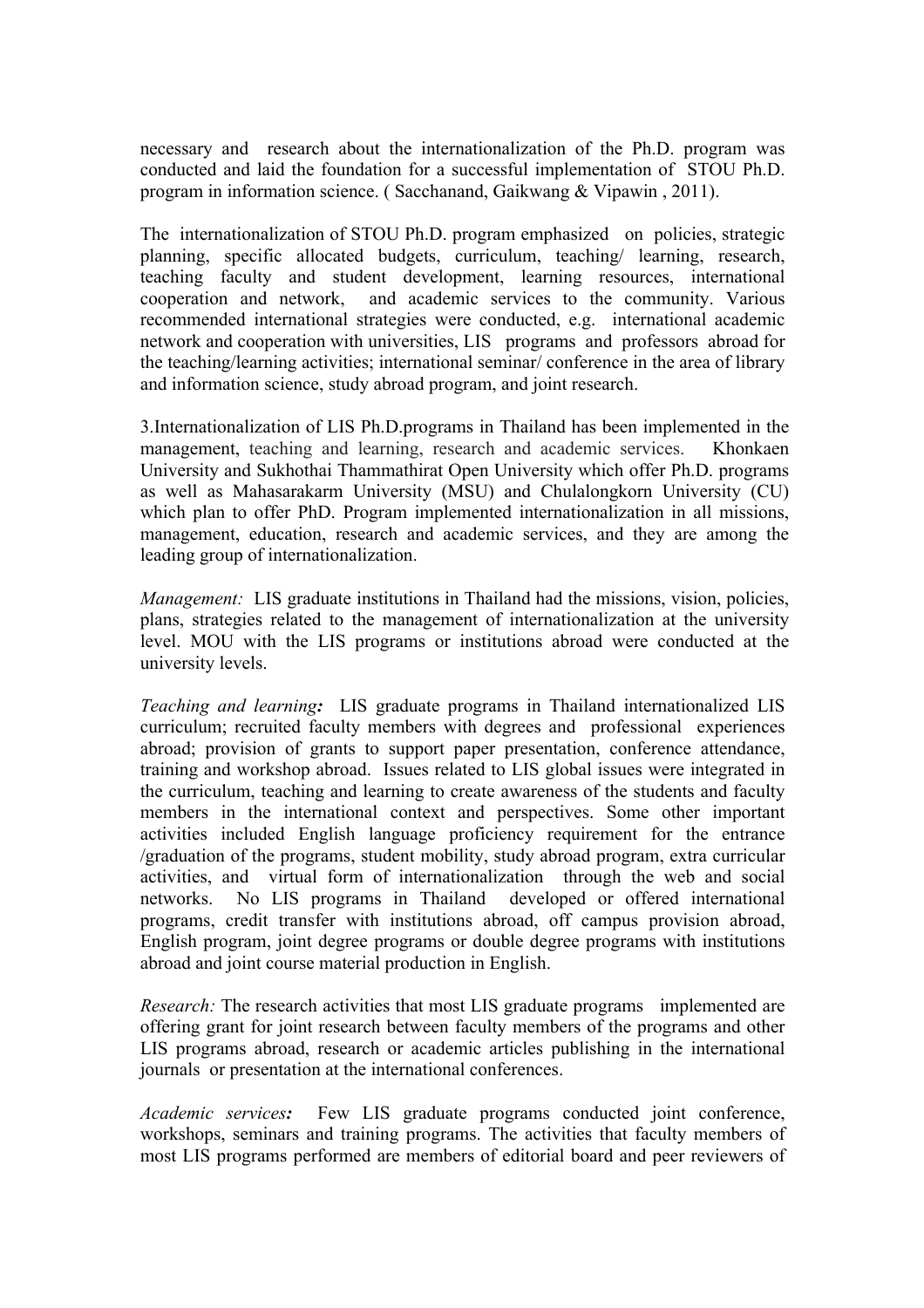international journals, guest professors, speakers and resource persons of international academic activities.

4. Key driven factors of LIS education internationalization were national policies and quality assurance.

*National policies*: Internationalization has been first incorporated into the *1 nd 15-Year Long Range Plan for Higher Education (1990 – 2004)* formulated by the Ministry of University Affairs (The National Commission on Higher Education (CHE) at present) to respond to changing environments with more proactive roles, and later *the 2 nd 15-Year Long Range Plan for Higher Education(2008 – 2022)* which aims at enhancing higher education and country's competitiveness. The Ministry of Education also issued *Guidelines for Academic Cooperation Between Thai Higher institutions and Foreign Higher Institutions* (2007) and *Best Practice in Internationalization of Higher Institutions Under the National Commission on Higher Education* (2013) as part of its implementation. The international strategies for Thai Higher Education by the National Higher Commission on Higher Education were in accordance with the global rationales and trends of internationalization focusing on higher education capability building enhancement, quality enhancement, international standards, student and staff development. In addition, the Ministry of Education also recognized English as an international language and the world's most widely spoken language as an international official language, thus, the English language proficiency became a requirement for graduates as well as new faculty members. These showed that internationalization of higher education has been a prime concern of the Thai government at the high level and a key driven factor to the internationalization of the LIS graduate programs.

*Quality assurance*: Quality assurance is also growing in importance in the internationalization of LIS higher education as a means to improve the quality of education through collaborative network. Regionalization has been highlighted to promote quality assurance in library and information science education in ASEAN. (Sacchanand, 2015). This is in line with Knight (2012) who emphasized that regionalization is seen as a complementary process to internationalization, a process of building closer collaboration and alignment among higher education among education actors and systems in a designated area or framework, commonly called a region. Knight (2013: 15) also indicated that a notable evolution in the internationalization of higher education in the last decade has been the increasing emphasis on regional level collaboration and reform initiatives.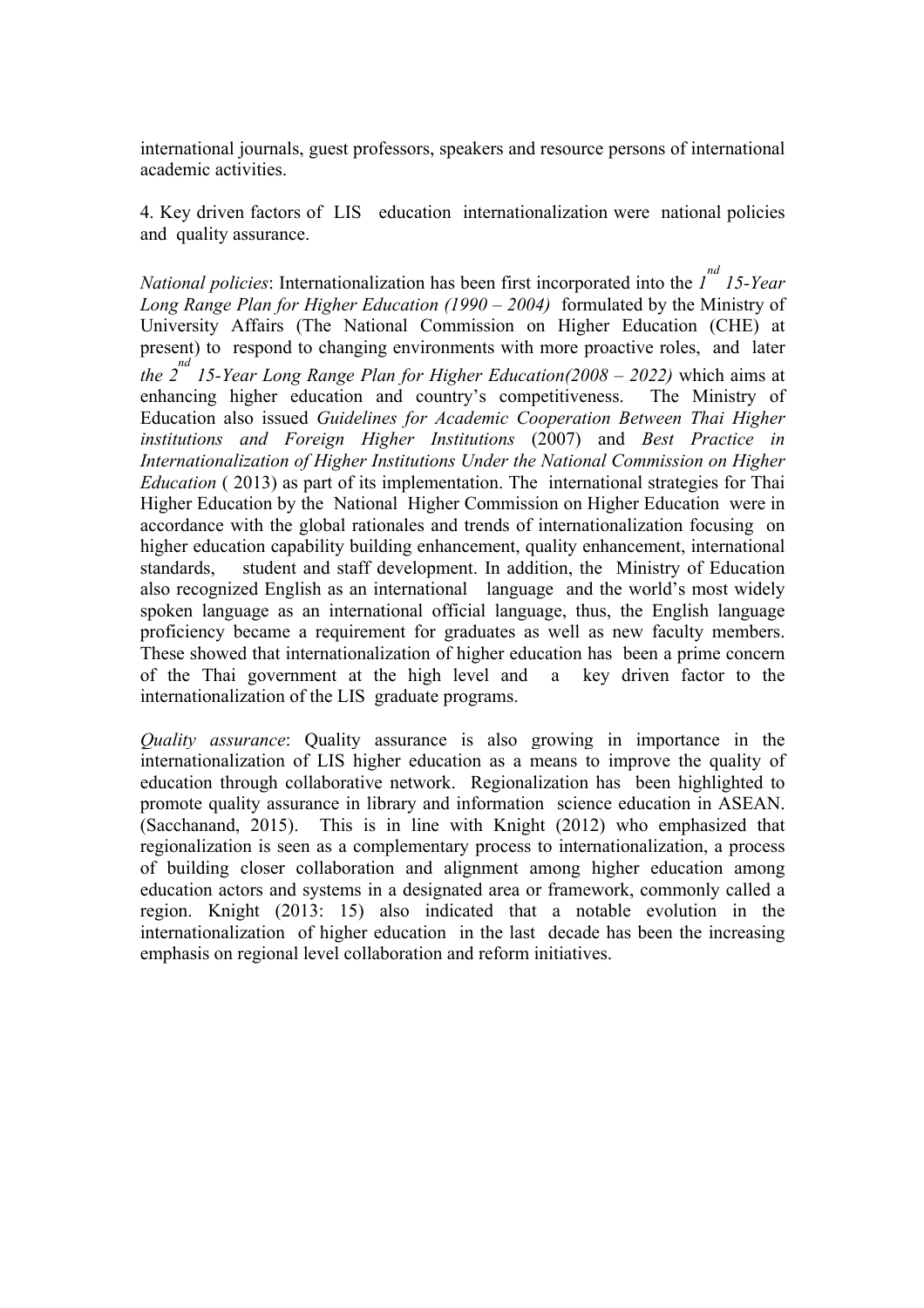### **Recommendations**

Library and information Science programs have undergone many reviews and changes continuously over last two decades. The development of internationalization of LIS education is a long process that takes multiple roads. The following recommendations are proposed :

1. As internationalization opens a new horizon and offers an untapped opportunity, internationalization should be strengthened at the university and program levels , so that internationalization will play a more prominent role in LIS education, to prepare globally competitive graduates who can function effectively in the global environment and to enjoy higher standing of LIS education and profession.

2. Internationalization through collaboration or collaborative networking especially in the ASEAN region should be key strategy and a driving force of the internationalization of LIS education and research in Thailand.

3. LIS educators in Thailand should play a more proactive roles nationally and internationally.

4. Quality assurance through the adoption of international standards related to education and internationalization in policies, curricula, teaching and learning, research and academic services should be the key to the development of internationalization of LIS graduate programs.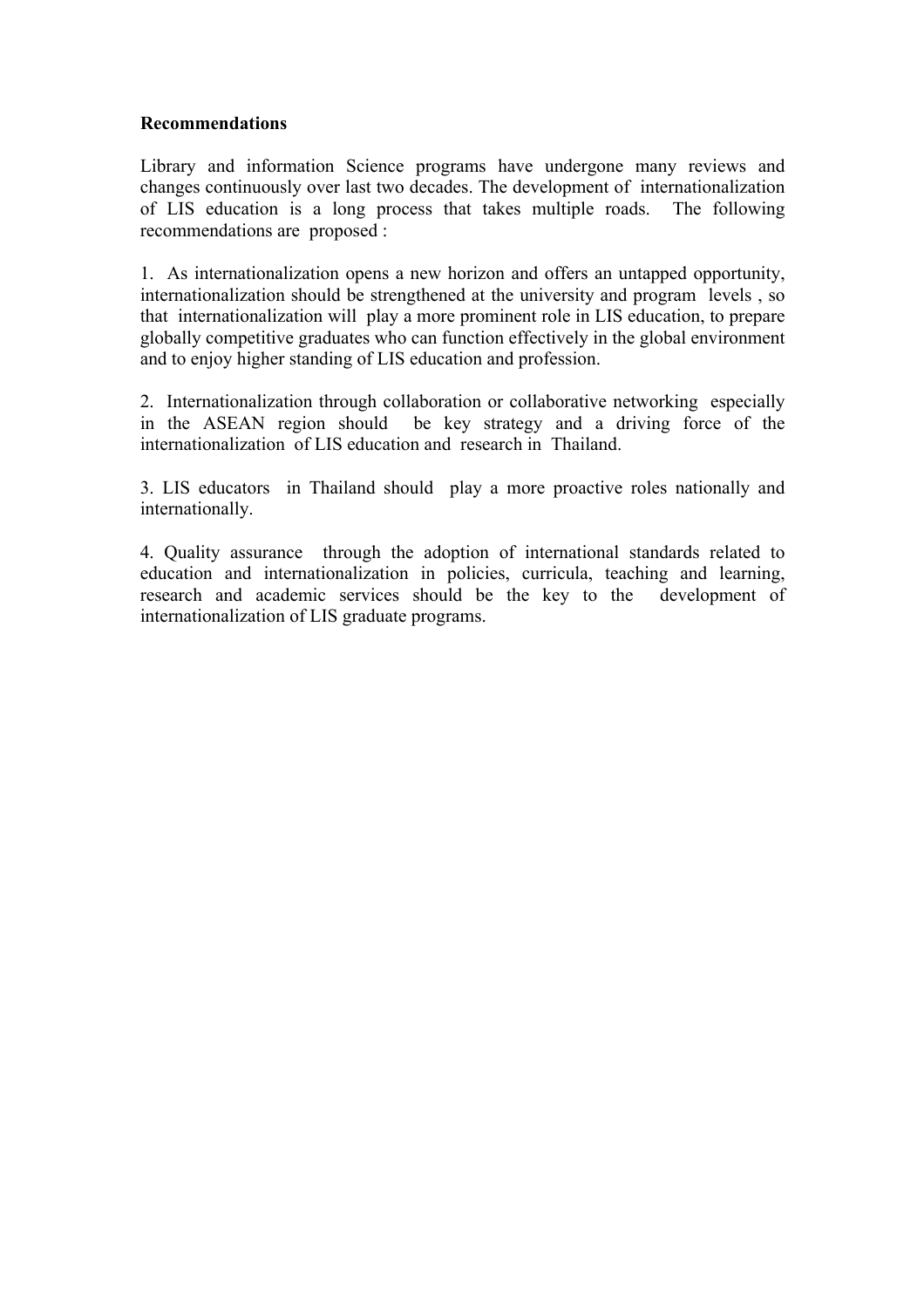### **Bibliography**

Abdullahi, I.; Kajberg, L. & Virkus, S. (2007 ). Internationalization of LIS education in Europe and North America. Retrieved August 20, 2016 from http://www.emeraldinsight.com/journals.htm?articleid= 1585503

Ambhanwong, S. (1965). *Dr. Frances Lander Spain : Founder of modern library services in Thailand*. Paper No.5. Bangkok: Department of Library Science, Faculty of Arts, Chulalongkorn University.

Attakorn,K & Nandhivajrin, J. (1988). Development of graduate program in Library Science. *Encyclopedia of Library and Information Science*, ed.by Allen Kent. 4(8), 288-300.

De Wit, H. (1995*). Strategies for internationalization of higher education: a comparative study of Australia, Canada, Europe, and the United States*. Amsterdam: European Association for International Education.

\_\_\_\_\_\_(2002). *Internationalization of higher education on the United States of America and Europe.* Westport, CT: Greenwood Publishing Group.

\_\_\_\_\_\_(2011). *Trends, issues and challenges in internationalization of higher education*. Amsterdam: Centre for Applied Research on Economics and Management, Hogeschool van Amsterdam.

\_\_\_\_\_\_. (2015) . *Quality assurance and internationalization. Trends, challenges and opportunities.* Chicago*:* INQAAHE conference. Retrieved September 23, 2016 from nqaahe.org/admin/files/assets/subsites/1/documenten/1429530892\_ inqaahe-keynote-dewit.pdf

Ghasempoor, A.; Liaghatdar, M. & Jafari *,* E. (2011). The internationalization of higher education: An effective approach for Iran higher education. *Higher Education Studies,* 1(2),35-40.

Gorton, T.(1979). The development of academic libraries and librarianship in Thailand, I950-I976. *Journal of Librarianship and Information Science,* 11(1), 50-66.

International Association of Universities (2015). Internationalization definition. Retrieved September 23,2016 from http://www.iau-aiu.net/content/definitions

Kaijberg, L. (2004). A survey of internationalization activities in European Library and Information Science schools. *Journal of Studies in International Education,*  8 (4), 352-376.

Kanvong, A. (2015). Proficiency in English as a key to human resource development for ASEAN. Retrieved November 16, 2016, https://www.britishcouncil.or.th/sites/default/files/khun.\_aporn\_0.pdf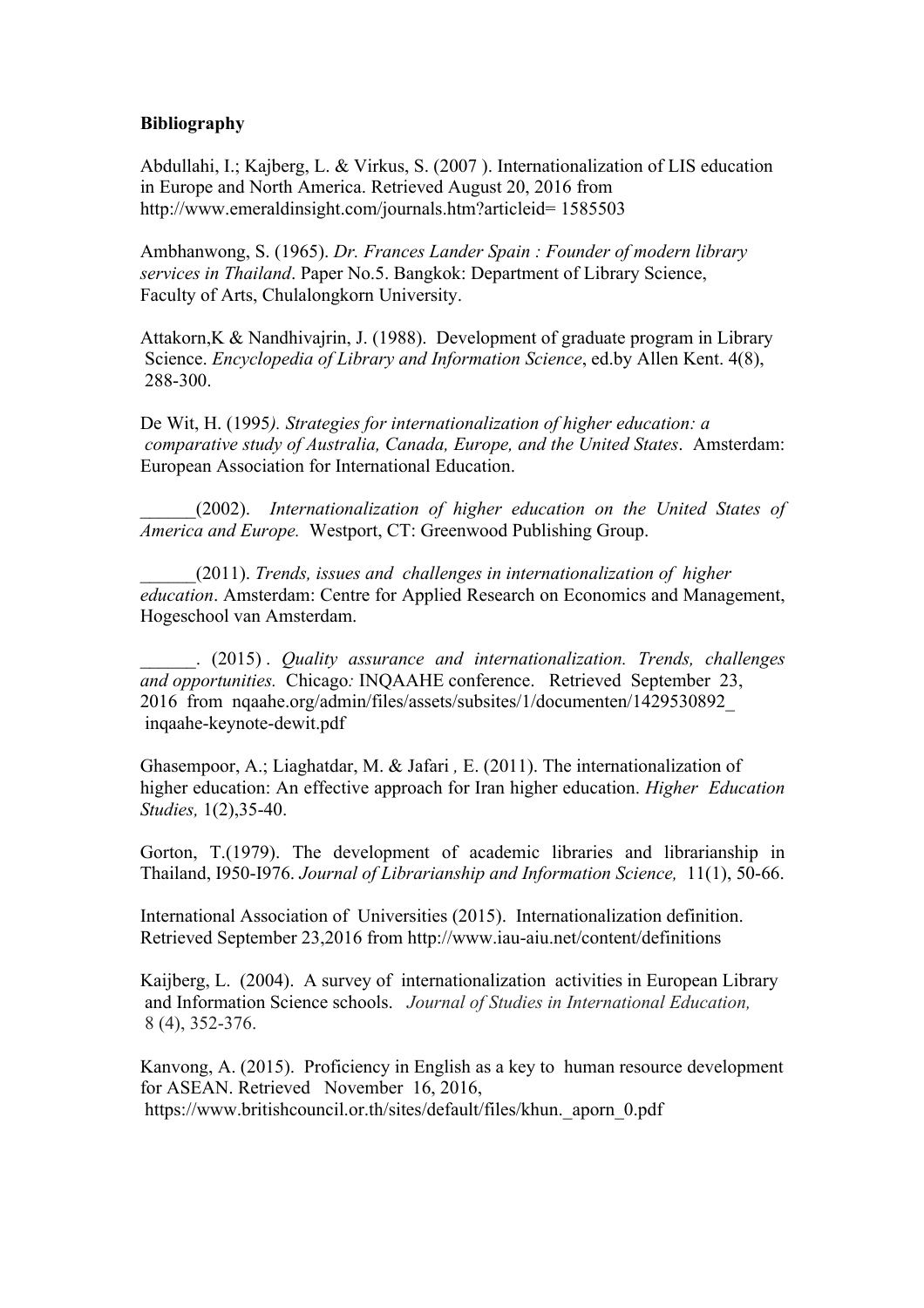Knight, J. (2008). *Higher education in turmoil : The changing world of internationalization*. Global perspectives on higher education. Rotterdam: Sense Publishers.

\_\_\_\_\_\_. (2012) . A conceptual framework for the regionalization of higher education: Application to Asia. In K.H. Mok and M. D. Neubauer. (Eds). *Higher education regionalization in Asia Pacific.* Palgrave : Macmillan.

\_\_\_\_\_\_.(2013). A model for the regionalization of higher education: The role and contribution. *Tunning Journal for Higher Education*. 1(1): 105 – 125.

Ministry of Education. Office of National Commission on Higher Education. (2007). *Guidelines for academic cooperation between Thai higher institutions and foreign higher institutions*. Bangkok: Office of National Commission on Higher Education. Ministry of Education. (in Thai).

\_\_\_\_\_\_\_. \_\_\_\_\_\_. (2008). *2 nd 15-Year long range plan for higher education (2008 – 2022*). Bangkok: Office of National Commission on Higher Education.Ministry of Education. (in Thai).

\_\_\_\_\_\_\_. \_\_\_\_\_\_\_. (2013) *Best practice in internationalization of higher institutions under the National Commission on Higher Education*. Bangkok: Office of National Commission on Higher Education. Ministry of Education. (in Thai).

Ministry of University Affairs. (1990). 1<sup>nd</sup> 15-year long range plan for higher *education (1990 – 2004).* Bangkok: Ministry of University Affairs . (in Thai).

Sacchanand, C . (2015a) . *Internationalization of Library and Information Science education in Thailand*. Nonthaburi: Sukhothai Thammathirat Open University. (Research granted by STOU Government Research Budget).

\_\_\_\_\_\_. (2015b). *Quality assurance of Library and Information Science education in the ASEAN countries: Moving towards regionalization and internationalization***.**  Paper Presented to IFLA Conference, Cape Town. Retrieved April 15, 2016 from http://library.fila.org/1189/1/169-sacchanand-en.pfd

\_\_\_\_\_\_\_. (2016) . *Development of management strategies for collaboration in Information Science education and research in the ASEAN community.* Paper presented to IFLA Conference, Columbus, Ohio. Retrieved August 15, 2016 from http:// library.ifla.org/1392/1/152-sacchanand-en.pdf

Sacchanand, C; Gaikwang, K & Vipawin, N. (2011), *Development of the model for the internationalization of the Ph.D. information science program, the School of Liberal Arts, Sukhothai Thammathirat Open University.* Nonthaburi: STOU. (STOU research grant).

Tammaro, A. M. (2014). Internationalization of LIS (Library and Information Science) education: The Bologna process approach. In Chakraborty, S & Kumar